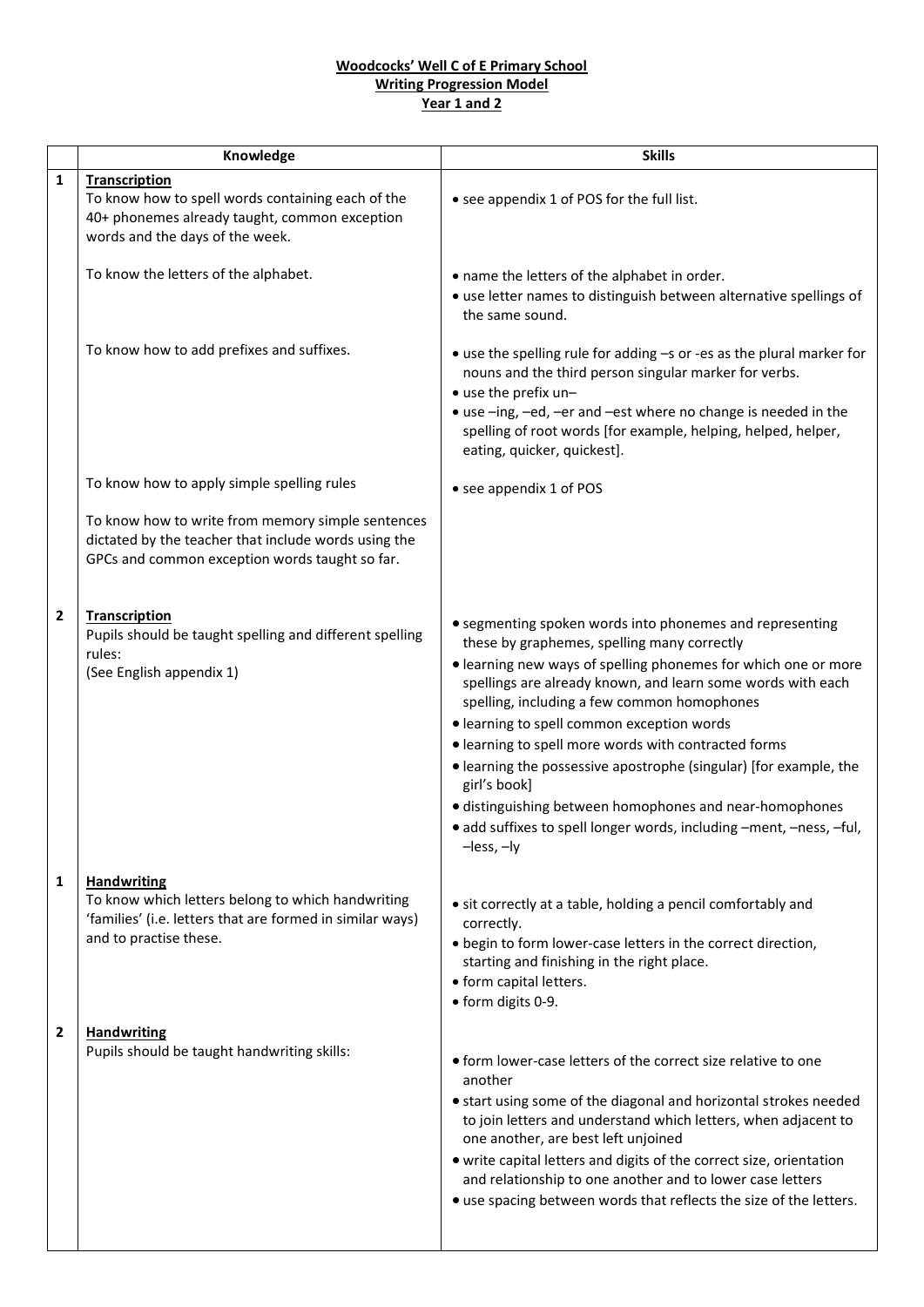| 1                       | <b>Composition</b><br>To know how to write sentences.                                                                                                                                              | • say out loud what they are going to write about.<br>• compose a sentence orally before writing it.<br>• sequence sentences to form short narratives.<br>• re-read what they have written to check that it makes sense.                                                                                                                                                                                                                                                                                                                                                                                                                                                              |  |  |  |
|-------------------------|----------------------------------------------------------------------------------------------------------------------------------------------------------------------------------------------------|---------------------------------------------------------------------------------------------------------------------------------------------------------------------------------------------------------------------------------------------------------------------------------------------------------------------------------------------------------------------------------------------------------------------------------------------------------------------------------------------------------------------------------------------------------------------------------------------------------------------------------------------------------------------------------------|--|--|--|
|                         | To know how to read aloud their writing clearly<br>enough to be heard by their peers and the teacher.                                                                                              | • speak clearly enough to be heard by peers<br>• speak clearly enough to be heard by the teacher<br>· discuss what they have written with the teacher or other pupils.                                                                                                                                                                                                                                                                                                                                                                                                                                                                                                                |  |  |  |
| $\overline{\mathbf{2}}$ | <b>Composition</b><br>Pupils should be taught to develop positive attitudes<br>towards and stamina for writing by:                                                                                 | • writing narratives about personal experiences and those of<br>others (real and fictional)<br>• writing about real events<br>• writing poetry<br>• writing for different purposes                                                                                                                                                                                                                                                                                                                                                                                                                                                                                                    |  |  |  |
|                         | To know what they are going to write before<br>beginning by<br>To know how to make simple additions, revisions and<br>corrections to their own writing by:                                         | . planning or saying out loud what they are going to write about<br>• writing down ideas and/or key words, including new vocabulary<br>• encapsulating what they want to say, sentence by sentence<br>• evaluating their writing with the teacher and other pupils<br>• re-reading to check that their writing makes sense and that<br>verbs to indicate time are used correctly and consistently,<br>including verbs in the continuous form<br>• proof-reading to check for errors in spelling, grammar and<br>punctuation [for example, ends of sentences punctuated<br>correctly]<br>• read aloud what they have written with appropriate intonation<br>to make the meaning clear. |  |  |  |
| 1                       | <b>Vocabulary, Grammar and Punctuation</b><br>To know the concepts set out in English Appendix 2.<br>To use the grammatical terminology in English<br>Appendix 2 in discussing their writing.      | · leave spaces between words.<br>· join words and joining clauses using and.<br>· begin to punctuate sentences using a capital letter and a full<br>stop, question mark or exclamation mark.<br>• use a capital letter for names of people, places, the days of the<br>week, and the personal pronoun 'I'.                                                                                                                                                                                                                                                                                                                                                                            |  |  |  |
| $\overline{2}$          | <b>Vocabulary, Grammar and Punctuation</b><br>To know how to use both familiar and new<br>punctuation correctly<br>To know how to write a range of sentences which are<br>grammatically accurately | • use full stops, capital letters, exclamation marks, question<br>marks, commas for lists and apostrophes for contracted forms<br>and the possessive (singular)<br>• be able to write statement, question, exclamation, command<br>sentences<br>• use expanded noun phrases to describe and specify [for<br>example, the blue butterfly]<br>• use present and past tenses correctly and consistently including<br>the progressive form<br>• use subordination (using when, if, that, or because)<br>use co-ordinating conjunctions (using or, and, or but)                                                                                                                            |  |  |  |
|                         | Vocabulary                                                                                                                                                                                         |                                                                                                                                                                                                                                                                                                                                                                                                                                                                                                                                                                                                                                                                                       |  |  |  |

Vocabulary will be the context of the subject. Where a discreet grammar/spelling lesson Year groups will follow the recommendations in appendix 1 / 2 of the POS